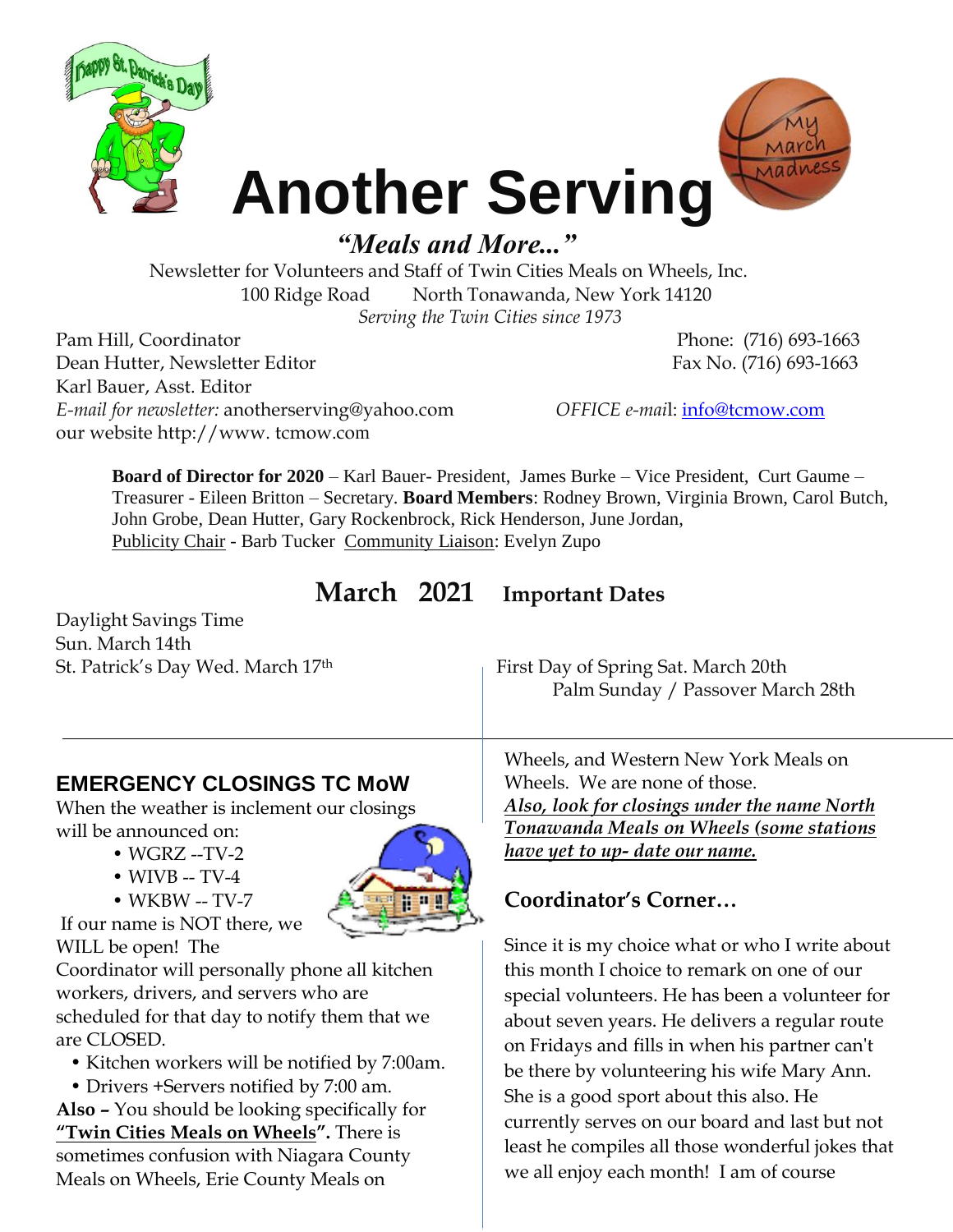talking about Dean Hutter. I don't think I have remembered to thank him recently for all he has done for us so if you see him please do for me. We just have so many great people don't we? So thank you Dean!! Although I don't say it often enough I really do appreciate all of you!!

In closing it's getting here closer and closer - Spring is in the air!!! Pam

# *Independent Health Gift Program*

Hello All:

My daughter, Karen, has been notified that TCMOW will again be a recipient of the Independent Health Associates Helping the Community Program. This year we are assigned to receive funds collected from employees in October. Previously this program was know as DressDown Friday. Thanks to the generosity of Independent Health employees

With Kindness, Eileen Britton



**Can't Come on Volunteering Day??**

To cancel your day to serve or drive, please contact Pam **at home** on her *CELL PHONE 418-5424* the night before so she can get a "sub" for you.

+++++++++++++++++



We read 20 scholarship applications & a final decision was made on 4 NT students to receive \$250.00 each.

We were able to "give" 6 snowblowers (so far) to folks that needed them - they were given to TCCO by BUD'S SNOWBLOWING in hopes they would help a few families.

We have no idea (I believe NOT) if we will be doing a meat raffle this year. (TBD)



# **Volunteers are always needed** —

**Bring a friend to see what you do at TC MoW**  You are encouraged to "Bring a Friend" on the day you come to help at TC MoW.

Your friend would be with YOU as you

- do your tasks as a kitchen helper
- drive to deliver meals
- take meals into the homes of meal recipients

"Bring a Friend" can be at any time. No advance notice required. This may generate interest in future volunteering at NT MoW.



#### **HAPPY BIRTHDAY**–

Each month the names and date are listed for volunteers and staff who are celebrating a birthday during the month.

| Roberta Becker  | 3/01 |
|-----------------|------|
| Ed Pitz         | 3/03 |
| Anita Zebulske  | 3/10 |
| John Leous      | 3/10 |
| Pearl Szukala   | 3/11 |
| Nick Csizmar    | 3/13 |
| Joan Buckingham | 3/17 |
|                 |      |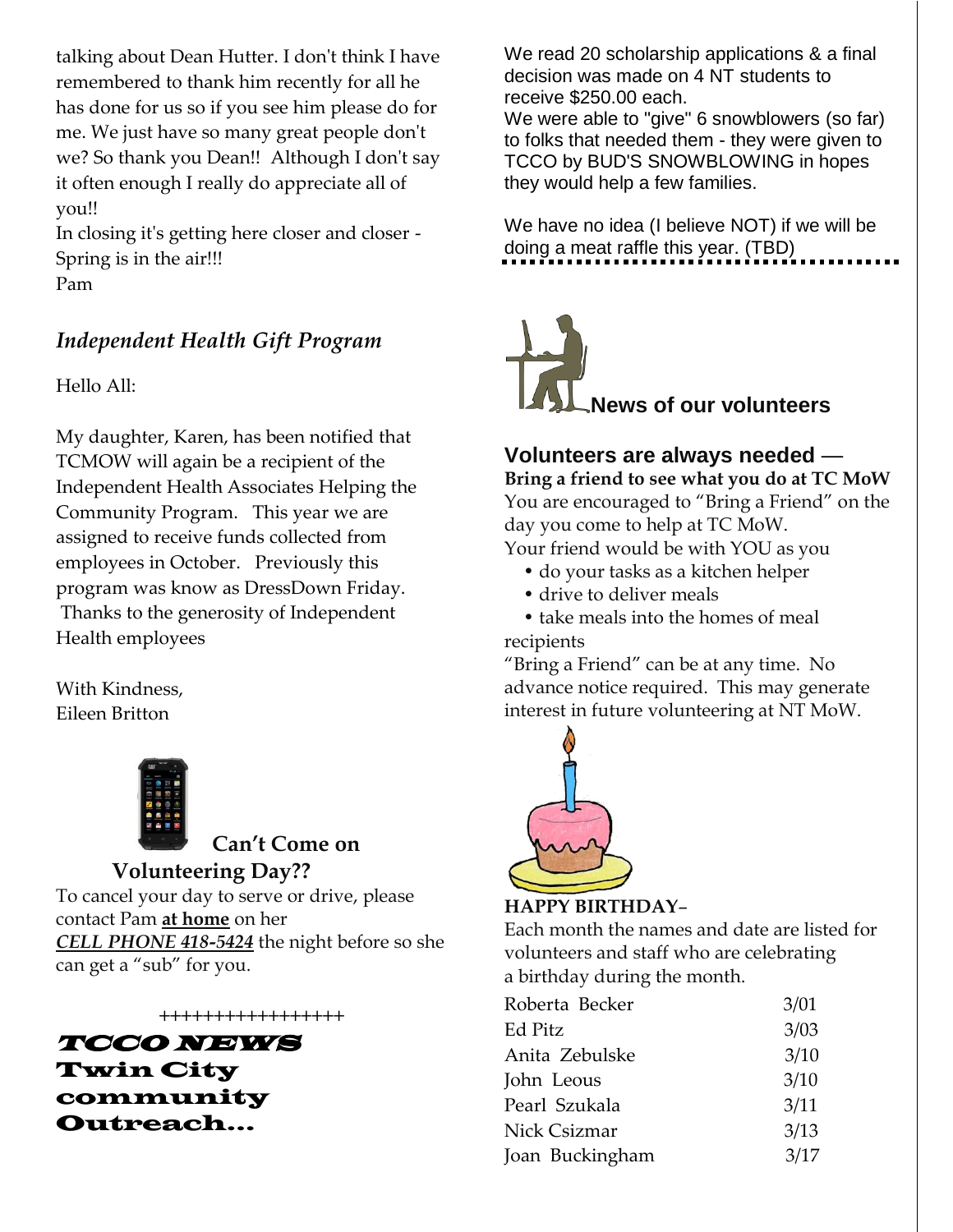| 3/18 |  |
|------|--|
| 3/22 |  |
| 3/22 |  |
| 3/24 |  |
| 3/26 |  |
|      |  |

If your birthday was incorrect or omitted, please give the information to Pam so we can correct it.

#### **Volunteering Anniversaries**

 We applaud TC MoW celebrating an anniversary of their volunteering this month. The number of years of service at TC MoW is indicated after each name.



| Eileen Britton   | 17 |
|------------------|----|
| Patricia Hutter  | 15 |
| Patricia Slater  | 16 |
| Marti Metzger    | 15 |
| Diane Kandefer   | 13 |
| Gary Rockenbrock | 13 |
| John Grobe       | 13 |
| Nick Csizmar     | 11 |
| Margaret Smith   | 9  |
| James Burke      | 9  |
| Dana Caccamise   | 3  |
| Jay Wynkopp      | 1  |
| Ed Pitz          | 1  |

Thank you for your years of service. Please report volunteering anniversaries' errors to Pam.

#### *WD-40…*

#### *Before you read to the end, does anybody know what the main ingredient of WD-40 is?*

*Don't lie and don't cheat. WD-40. Who knew? I had a neighbor who had bought a new pickup. I got up very early one Sunday morning and saw that someone had spray painted red all around the sides of this beige truck (for some unknown reason). I went over, woke him up, and told him the bad*

*news. He was very upset and was trying to figure out what to do probably nothing until Monday morning, since nothing was open. Another neighbor came out and told him to get his WD-40 and clean it off. It removed the unwanted paint beautifully and did not harm his paint job that was on the truck. I'm impressed!*

*WD-40 who knew? 'Water Displacement #40' The product began from a search for a rust preventative solvent and degreaser to protect missile parts. WD-40 was created in 1953 by three technicians at the San Diego Rocket Chemical Company. Its name comes from the project that was to find a 'water displacement' compound.. They were successful with the fortieth formulation, thus WD-40. The Convair Company bought it in bulk to protect their atlas missile parts.*

*Ken East (one of the original founders) says there is nothing in WD-40 that would hurt you. When you read the 'shower door' part, try it. It's the first thing that has ever cleaned that spotty shower door. If yours is plastic, it works just as well as glass. It's a miracle! Then try it on your stove top ... Viola! It's now shinier than it's ever been. You'll be amazed.*

*Here are some other uses:* 

- *1. Protects silver from tarnishing.*
- *2. Removes road tar and grime from cars.*
- *3. Cleans and lubricates guitar strings.*
- *4. Gives floors that 'just-waxed' sheen without making them slippery.*
- *5. Keeps flies off cows.*
- *6. Restores and cleans chalkboards.*
- *7. Removes lipstick stains.*
- *8. Loosens stubborn zippers.*
- *9. Untangles jewelry chains.*
- *10. Removes stains from stainless steel sinks.*
- *11. Removes dirt and grime from the barbecue grill.*

*12. Keeps ceramic/terra cotta garden pots from oxidizing.*

- *13. Removes tomato stains from clothing.*
- *14. Keeps glass shower doors free of water spots.*

*15. Camouflages scratches in ceramic and marble floors.*

*16. Keeps scissors working smoothly.*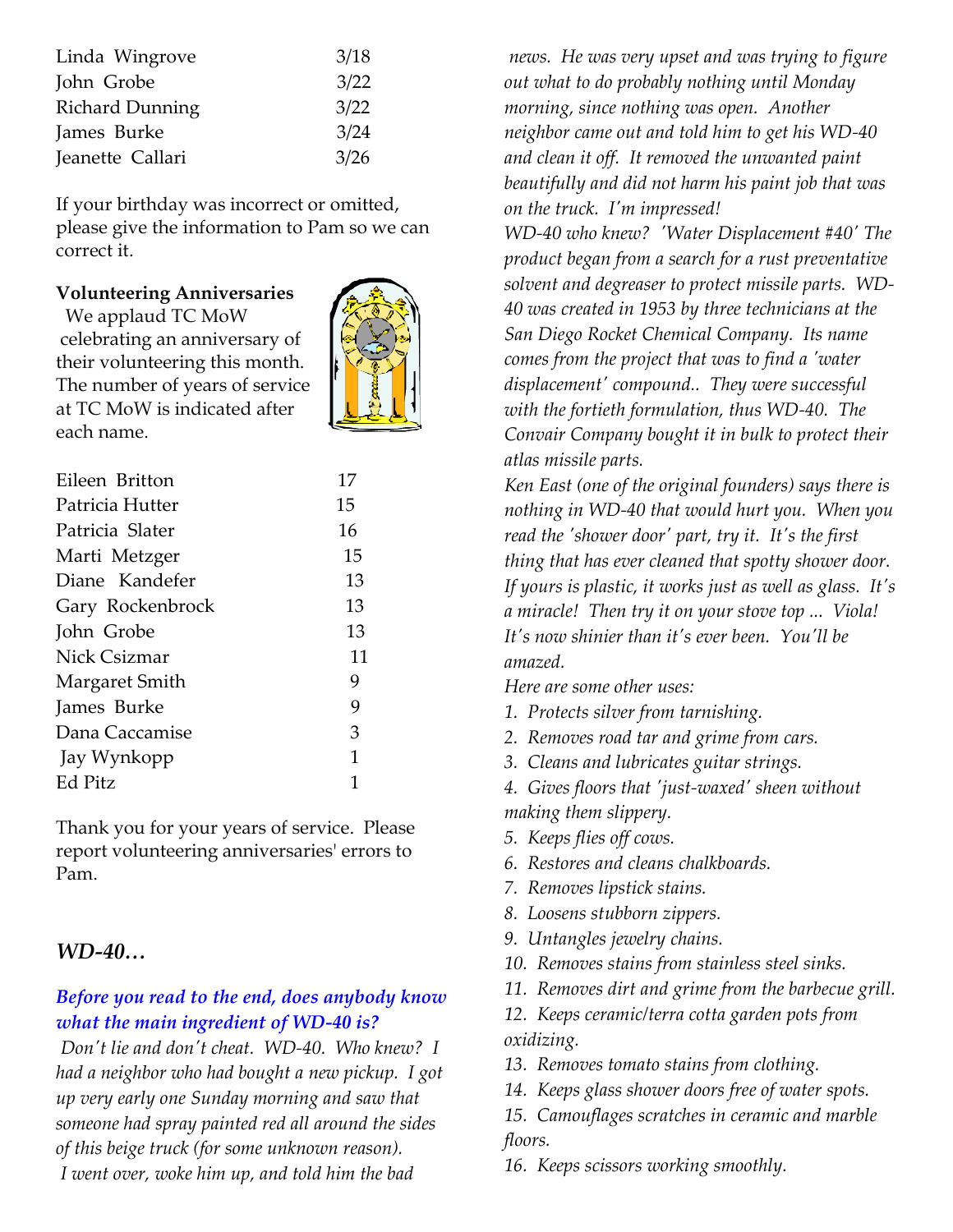*17. Lubricates noisy door hinges on vehicles and doors in homes.*

*18. It removes black scuff marks from the kitchen floor! Use WD-40 for those nasty tar and scuff marks on flooring. It doesn't seem to harm the finish and you won't have to scrub nearly as hard to get them off. Just remember to open some windows if you have a lot of marks.*

*19. Bug guts will eat away the finish on your car if not removed quickly! Use WD-40!*

*20. Gives a children's playground gym slide a shine for a super fast slide.*

*21. Lubricates gear shift and mower deck lever for ease of handling on riding mowers.*

*22. Rids kids rocking chairs and swings of squeaky noises.*

*23. Lubricates tracks in sticking home windows and makes them easier to open.*

*24. Spraying an umbrella stem makes it easier to open and close.*

*25. Restores and cleans padded leather dashboards in vehicles, as well as vinyl bumpers.*

*26. Restores and cleans roof racks on vehicles.*

*27. Lubricates and stops squeaks in electric fans*

*28. Lubricates wheel sprockets on tricycles,* 

*wagons, and bicycles for easy handling. 29. Lubricates fan belts on washers and dryers and* 

*keeps them running smoothly.*

*30. Keeps rust from forming on saws and saw blades, and other tools.*

*31. Removes splattered grease on stove.*

*32. Keeps bathroom mirror from fogging.*

*33. Lubricates prosthetic limbs.*

*34. Keeps pigeons off the balcony (they hate the smell).*

*35. Removes all traces of duct tape.*

*36. Folks even spray it on their arms, hands, and knees to relieve arthritis pain.*

*37. Florida 's favorite use is: 'cleans and removes love bugs from grills and bumpers.'*

*38. The favorite use in the state of New York, WD-40 protects the Statue of Liberty from the elements. 39. WD-40 attracts fish. Spray a little on live bait or lures and you will be catching the big one in no time. Also, it's a lot cheaper than the chemical* 

*attractants that are made for just that purpose.*

 *Keep in mind though, using some chemical laced baits or lures for fishing are not allowed in some states.*

*40. Use it for fire ant bites. It takes the sting away immediately and stops the itch.*

*41. WD-40 is great for removing crayon from walls. Spray on the mark and wipe with a clean rag.*

*42. Also, if you've discovered that your teenage daughter has washed and dried a tube of lipstick with a load of laundry, saturate the lipstick spots with WD-40 and rewash. Presto! The lipstick is gone!*

*43. If you sprayed WD-40 on the distributor cap, it would displace the moisture and allow the car to start.*

*P. S. The basic ingredient is FISH OIL.*

#### **Editors note, I was sent this information from 2 people, not sure if it's true. Read on…**

I hope everyone can send this on as it is really important for everyone to know!

1. Let's say it's 7:25 pm and you're going home (alone of course) after an unusually hard day on the job. 2. You're really tired, upset and frustrated. 3. Suddenly you start experiencing severe pain in your chest that starts to drag out into your arm and up into your jaw. You are only about five km from the hospital nearest your home. 4. Unfortunately you don't know if you'll be able to make it that far. 5. You have been trained in CPR, but the guy that taught the course did not tell you how to perform it on yourself. 6. HOW TO SURVIVE A HEART ATTACK WHEN ALONE? Since many people are alone when they suffer a heart attack without help, the person whose heart is beating improperly and who begins to feel faint, has only about 10 seconds left before losing consciousness. 7. However, these victims can help themselves by coughing repeatedly and very vigorously. A deep breath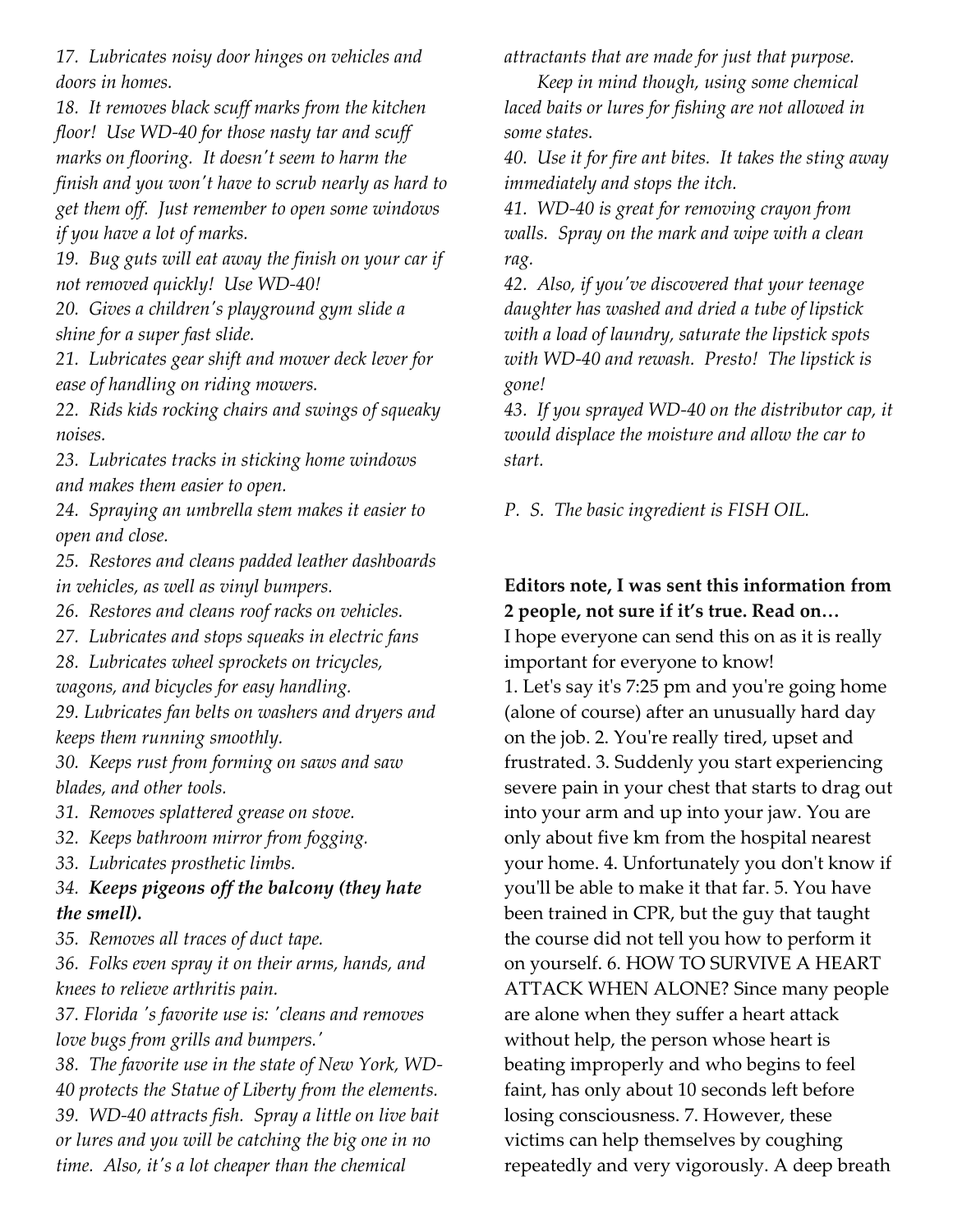should be taken before each cough, and the cough must be deep and prolonged, as when producing sputum from deep inside the chest. A breath and a cough must be repeated about every two seconds without let-up until help arrives, or until the heart is felt to be beating normally again. 8 . Deep breaths get oxygen into the lungs and coughing movements squeeze the heart and keep the blood circulating. The squeezing pressure on the heart also helps it to regain a normal rhythm. In this way, heart attack victims can get help or to a hospital. 9. . Tell as many other people as possible about this. It could save their lives! 10. . A cardiologist says: "If everyone who gets this email & kindly sends it to 10 people, you can bet that we'll save at least one life. 11. Rather than sending jokes, please contribute by forwarding this email which can save a person's life.... 12. If this message comes around to you ..... more than once.... please don't get irritated.... We all need to be happy that we have many friends who care about us and we are being reminded of how to tackle. Heart attacks.... when we are alone. CONFIDENTIALITY NOTICE: This communication and any attachment may contain confidential and copyrighted materials, proprietary information and trade secrets of the sender which are only for the use of the intended recipient. All copyrights and intellectual property rights in this transmission and its contents are hereby expressly asserted and reserved by the sender. If you have received this transmission in error, or by unauthorized means, any disclosure, copying, distribution or the taking of an action in reliance upon this communication is strictly prohibited and may result in severe criminal and civil penalties under applicable federal and state laws. If you received this communication in error, please contact the sender immediately and delete the original message. Thank you.

#### **LAUGH TIME**



#### *THE HAIRCUT…*

A young boy had just received his driver's permit and asked his father if they could discuss his use of the car. His father said he would make a deal with his son. "You bring your grades up from a C to a B average, study your Bible a little, get your hair cut and we'll talk about the car."

The boy thought about that for a moment, decided he'd settle for the offer and they agreed on it. After about six weeks his father said,

"Son, I've been real proud. You brought your grades up and I've observed that you have been studying your Bible, but I'm real disappointed you didn't get your hair cut."

The young man paused a moment then said, "You know, Dad, I've been thinking about that, and I've noticed in my studies of the Bible that Samson had long hair, John the Baptist had long hair, Moses had long hair. And there's even a strong argument that Jesus had long hair."

To this his father replied, "Did you also notice that they all walked everywhere they went?"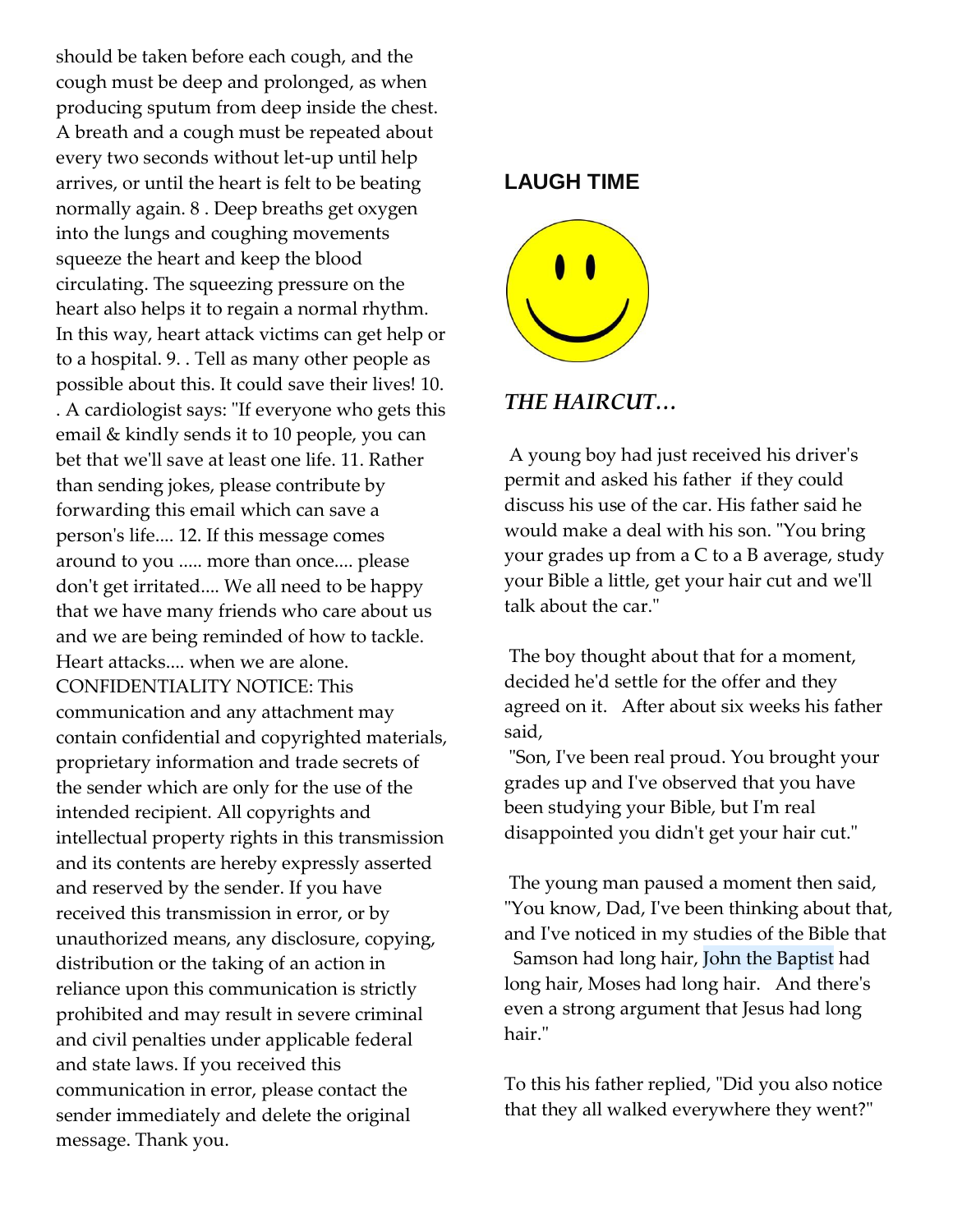#### *Power Outage…*

We had an electrical power outage in our zip code this morning.

My PC, my laptop, the TV, the DVD, the iPad AND my new surround sound music system were all shut down. No power, remember? Then I discovered that my iPhone battery was dead, and to top it off it was raining outside, so I couldn't go play golf. It was Sunday, and my favorite bar was closed.

So I went into the kitchen to make some coffee and then I remembered that this also needs power, so I sat there and talked with my wife for a few hours.

She seems like a really nice person.

# *And not to offend anyone who's Irish, but this is the season for Irish jokes.*

At the height of the gulf wars, the expertise of Red Adair (that well known fire fighter) was called upon to go out to the gulf and put out the oil rig fires.

On his way his plane landed in Ireland for an overnight stop so Red took advantage to visit the local bar for a pint of the black stuff. On entering the bar two old Irish boys witnessed him walk in and one said to the other. 'Isn't that Red Adair'?

The other replied, 'No'.

The older boy then said, 'I'm sure it is and I'm so sure that I will bet you a pint if I am wrong'. The doubting one said, 'Ok' and they both went over to Red and the one said, 'Are you Red Adair'?

To which Red said he was.

The doubting Irishman said, 'Are you still dancing with Ginger Rogers'?

Father Murphy walks into a pub in Donegal, and asks the first man he meets, 'Do you want to go to heaven?' The man said, 'I do, Father.' The priest said, 'Then stand over there against the wall.'

Then the priest asked the second man, 'Do you want to go to heaven?' 'Certainly, Father,' the man replied. 'Then stand over there against the wall,' said the priest.

Then Father Murphy walked up to O'Toole and asked, 'Do you want to go to heaven?' O'Toole said, 'No, I don't Father.' The priest said, 'I don't believe this. You mean to tell me that when you die you don't want to go to heaven?'

O'Toole said, 'Oh, when I die , yes. I thought you were getting a group together to go right now.'

Paddy was in New York . He was patiently waiting and watching the traffic cop on a busy street crossing. The cop stopped the flow of traffic and shouted, 'Okay, pedestrians.' Then he'd allow the traffic to pass.

He'd done this several times, and Paddy still stood on the sidewalk.

After the cop had shouted, 'Pedestrians!' for the tenth time, Paddy went over to him and said, 'Is it not about time ye let the Catholics across?'

And finally in defense of womanhood -

Walking into the bar, Mike said to Charlie the bartender, 'Pour me a stiff one - just had another fight with the little woman.'

'Oh yeah?' said Charlie, 'And how did this one end?'

'When it was over,' Mike replied, 'She came to me on her hands and knees.'

'Really,' said Charles, 'Now that's a switch! What did she say?'

She said, 'Come out from under the bed, you little chicken.'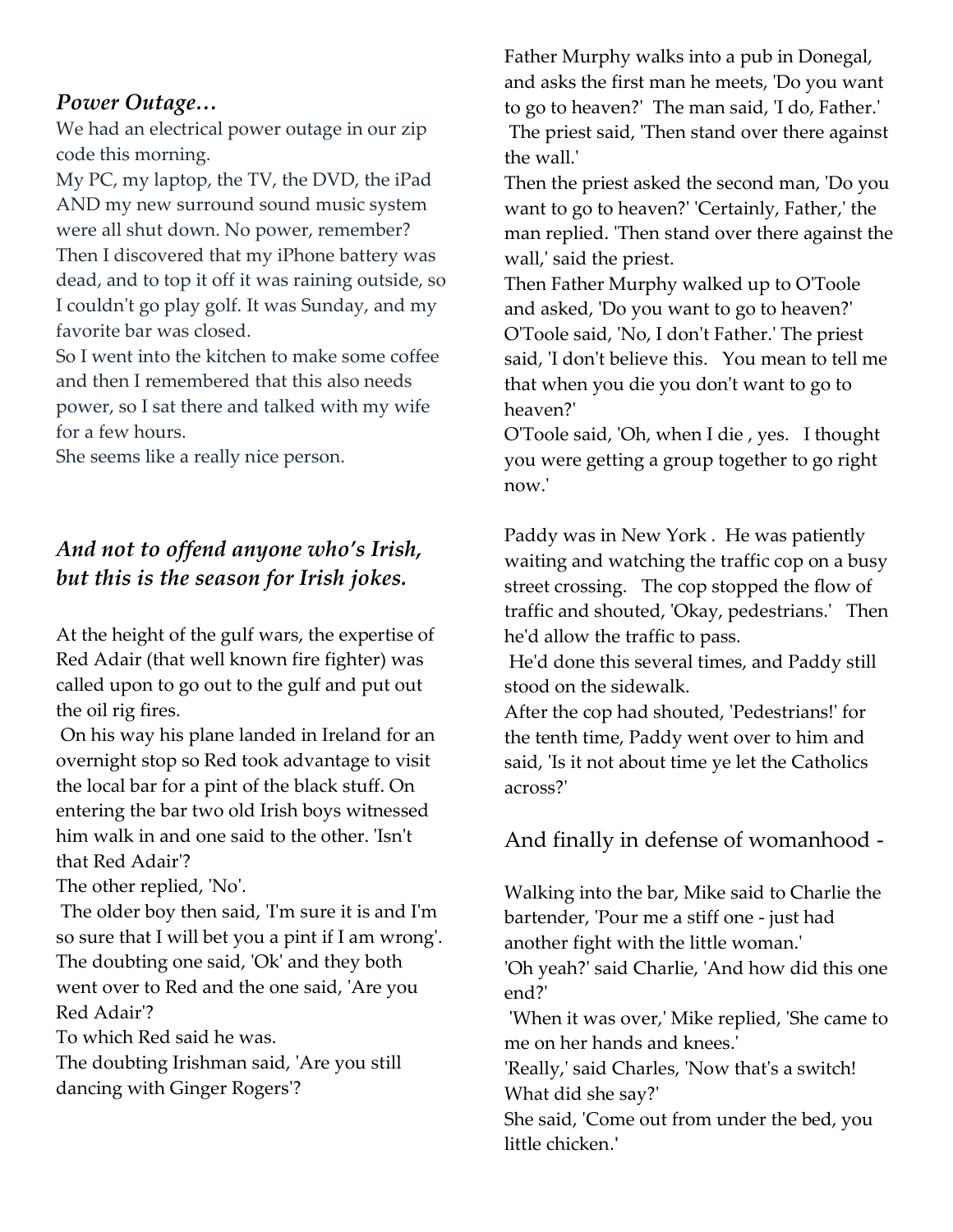The Explanation (From an email) Brains of older people are slow because they know so much. People do not decline mentally with age, it just takes them longer to recall facts because they have more information in their brains, scientists believe. Much like a computer struggles as the hard drive gets full, so, too, do humans take longer to access information when their brains are full. Researchers say this slowing down process is not the same as cognitive decline. The human brain works slower in old age, said Dr. Michael Ramscar, but only because we have stored more information over time. The brains of older people do not get weak. On the contrary, they simply know more.

Also, older people often go to another room to get something and when they get there, they stand there wondering what they came for. It is NOT a memory problem; it is nature's way of making older people do more exercise. SO THERE!!

I have more friends I should send this to, but right now I can't remember their names. So, please forward this to your friends; they may be my friends, too.

#### **God Bless the Parents Who Drugged Us...**

The other day, someone at a store in our town read that a Methamphetamine lab had been found in an old farmhouse in the adjoining county and he asked me a rhetorical question. "Why didn't we have a drug problem when you and I were growing up?" I replied I had a drug problem when I was young: I was drug to church on Sunday morning. I was drug to church for weddings and funerals. I was drug to family reunions and community socials no matter the weather.

I was drug by my ears when I was disrespectful to adults. I was also drug to the woodshed when I disobeyed my parents, told a lie, brought home a bad report card, did not speak with respect, spoke ill of the teacher or the preacher, or if I didn't put forth my best effort in everything that was asked of me. I was drug to the kitchen sink to have my mouth washed out with soap if I uttered a profanity.

I was drug out to pull weeds in mom's garden and flower beds and cocklebur's out of dad's fields.

I was drug to the homes of family, friends and neighbors to help out some poor soul who had no one to mow the yard, repair the clothesline, or chop some firewood; and, if my mother had ever known that I took a single dime as a tip for this kindness, she would have drug me back to the woodshed.

Those drugs are still in my veins and they affect my behavior in everything I do, say, or think. They are stronger than cocaine, crack, or heroin; and, if today's children had this kind of drug problem, America would be a better place.

#### **+++++++++**

A married couple in their early 60s was celebrating their 40th wedding anniversary in a quiet, romantic little restaurant. Suddenly, a tiny yet beautiful fairy appeared on their table. She said, 'For being such an exemplary married couple and for being loving to each other for all this time, I will grant you each a wish.' The wife answered, 'Oh, I want to travel around the world with my darling husband'. The fairy waved her magic wand and - poof! - Two tickets for the Queen Mary II appeared in her hands.

The husband thought for a moment: 'Well, this is all very romantic, but an opportunity like this will never come again. I'm sorry my love, but my wish is to have a wife 30 years younger than me'.